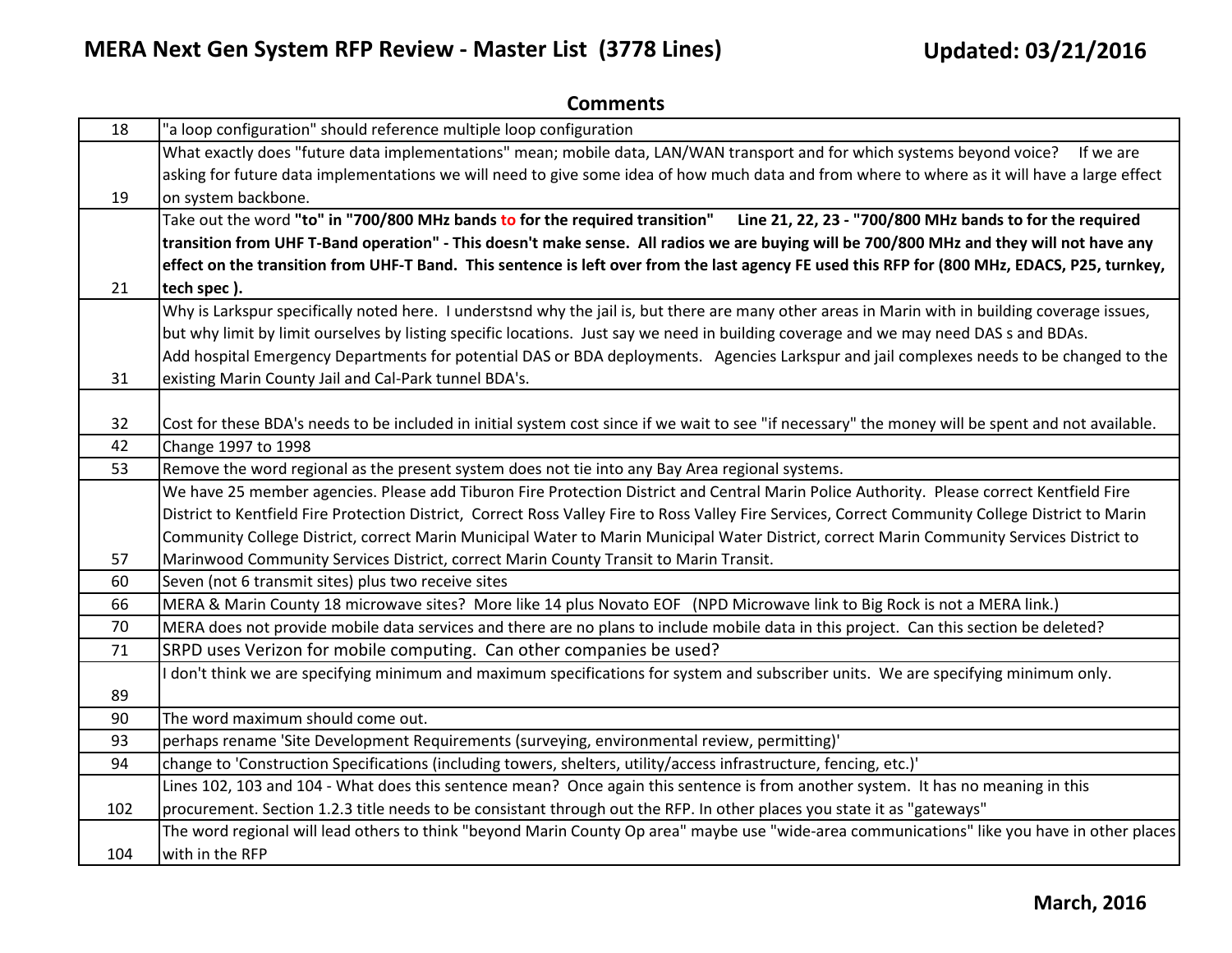| 108 | Change VHF Low Band systems from 2 to 3                                                                                                          |
|-----|--------------------------------------------------------------------------------------------------------------------------------------------------|
| 110 | Change VHF High Band systems from 12 to 26                                                                                                       |
| 112 | Change UHF Conventional systems from 6 to 19                                                                                                     |
| 114 | Change 700/800 MHz Digital Systems from 2 to read 700/800 MHz systems (6)                                                                        |
| 116 | Delete                                                                                                                                           |
| 117 | Delete                                                                                                                                           |
|     | Change Alerting System to read Alerting and Siren control system. Because this section is about connecting to legacy equipment and we know       |
| 119 | they can't connect the present FSA and Knox as is, should we say that they have to provide a solution?                                           |
| 120 | Change XX equipment to read "a Motorola SCADA system used for fire station alerting and siren control system"<br>Relm                            |
|     |                                                                                                                                                  |
| 127 | 127 and 128 - Remote gate operation is currently controlled on a simplex UHF channel by a timed carrier signal. No signalling is involved.       |
| 133 | change state to state, federal, etc.                                                                                                             |
|     |                                                                                                                                                  |
| 150 | Existing backhaul connectivity should be used only if it is current generation equipment and fully supportive of the all IP network proposed.    |
| 154 | delete '(Optional)'                                                                                                                              |
| 156 | perhaps use 'specifications' rather than 'requirements'                                                                                          |
|     | UPS equipment needs to be changed to UPS and DC battery plant also this section should address and site remodels/ upgrades not just new          |
| 157 | sites. add 'access infrastructure, drainage                                                                                                      |
| 182 | change system equipment to read all equipment provided by any provider                                                                           |
|     | Preparing FCC license forms and any coordination forms, engineering and maps due to site and antenna changes from initial estimates used for     |
| 183 | preliminary coordination.                                                                                                                        |
| 192 | Beyond 3 years, what are the longer term system support options and different levels of support?                                                 |
|     | Decommissioning/removal of legacy equipment should include removal of existing frequency and trunking parameters including encryprion            |
| 193 | codes.                                                                                                                                           |
| 195 | furnishing a complete and fully functional system.                                                                                               |
| 201 | delete '(OPTIONAL)'                                                                                                                              |
|     | Portable, Mobile, Pagers, Control Station radios, Station alerting equipment at all fire stations and siren locations, mobile and portable       |
| 203 | accessories.                                                                                                                                     |
| 212 | VENDOR's or sub-contractor's errors or omissions                                                                                                 |
|     | "Equipment shall be provided in new condition". I strongly suggest subscriber equipment is latest available model with at least 14 years of      |
|     | formal production and support availability. This would eliminate the issue we encountered with MERA-1 and radio sitting in boxes for five years. |
| 214 |                                                                                                                                                  |
| 219 | What does "at or near the end of their respective lifecycles" mean - 1,2, or 3 years?                                                            |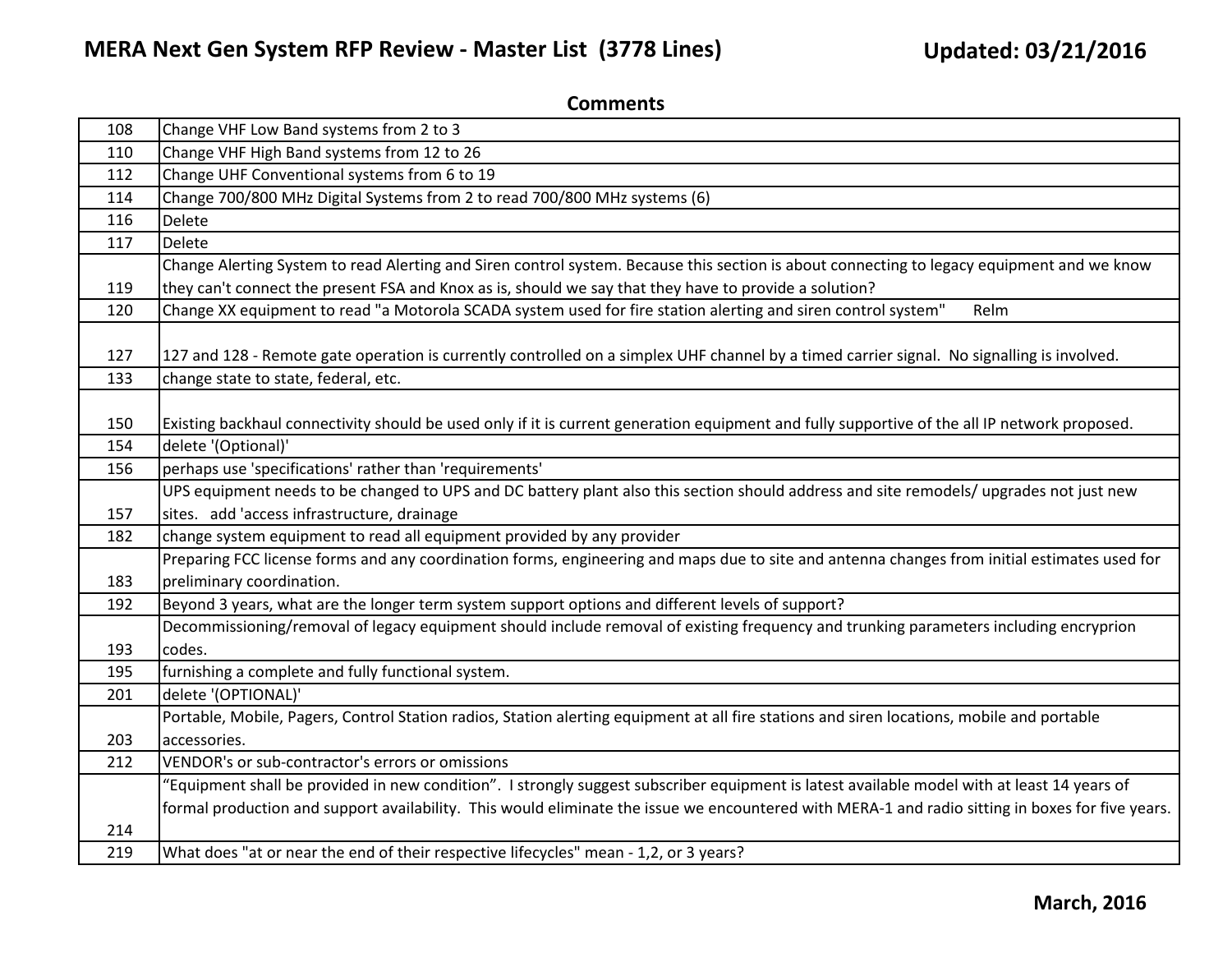| 221 | Can this be raised to 10 years? 7 years after installation should be changed to 7 years after complete system acceptance                          |
|-----|---------------------------------------------------------------------------------------------------------------------------------------------------|
| 227 | Are we considering leasing a system?                                                                                                              |
| 232 | Is there a period of time on this pricing offer or for the life of the system?                                                                    |
|     |                                                                                                                                                   |
| 234 | This says we want a complete turn-key solution for all systems, subsystems and components - should we break out site development from this?       |
| 236 | should we change "communications capabilities across the county" to reference our desired coverage areas.                                         |
| 242 | The words OPTION or OPTIONAL refers to features or equipment, should we include sites in this as well?                                            |
| 286 | <b>Add Marin County Code</b>                                                                                                                      |
| 297 | Redundant with Section G? If not clarify.                                                                                                         |
|     |                                                                                                                                                   |
| 352 | Need to add coordination maps and engineering as well since it will change due to antenna and site differences from origional estimate.           |
| 370 | Should the Vender Project Manager definition of duties be described here or at least under definitions.                                           |
| 374 | MERA/Marin County project team should be defined to also include Consultant project manager for Phase 2 of the project.                           |
| 377 | Add Monthly Status Reports, similar to the FE monthly reports currently being provided.                                                           |
|     | Do we really need to specify "Microsoft Project" or just say they need provide a project timeline and management platform. If MERA/Marin will     |
|     | be receiving MS Project files, then we need to ensure we can open files. If we can use PDF versions, then that issue is lessened, but we need     |
| 380 | Idetailed features.                                                                                                                               |
| 424 | Should also include Consultant project manager                                                                                                    |
| 456 | SELETED VENDOR and all sub-contractors                                                                                                            |
| 521 | add project consultant                                                                                                                            |
| 528 | Should also include proposed sites and site details.                                                                                              |
|     | This should be expanded to including new site development construction plans and specifications. Also require that there be at least 2 if not 3   |
| 551 | design-level submittals (30%, 70%, 95%)                                                                                                           |
|     | Does the vendor have any control over when MERA/Marin approve the final FATP?<br>and testing shall start no later than 5 days following           |
| 557 | approval. "Shall be approved no later than" is too restrictive wording for MERA committies.                                                       |
| 570 | 15 business days may not be enough for detailed design approval                                                                                   |
| 582 | Who will provide barcode readers?                                                                                                                 |
| 585 | What about the requirement for all equipment to be shipped immediately prior to installation?                                                     |
| 592 | The County terms and conditions calls for a \$100 per day penalty for delays, should that be mentioned here?                                      |
| 598 | Is MERA/Marin reviewing or approving the SATP?                                                                                                    |
|     |                                                                                                                                                   |
| 610 | documentation should also include all measurable levels for audio, power etc. Including test point levels as required in factory service manuals. |
| 613 | Complete date                                                                                                                                     |

**Comments**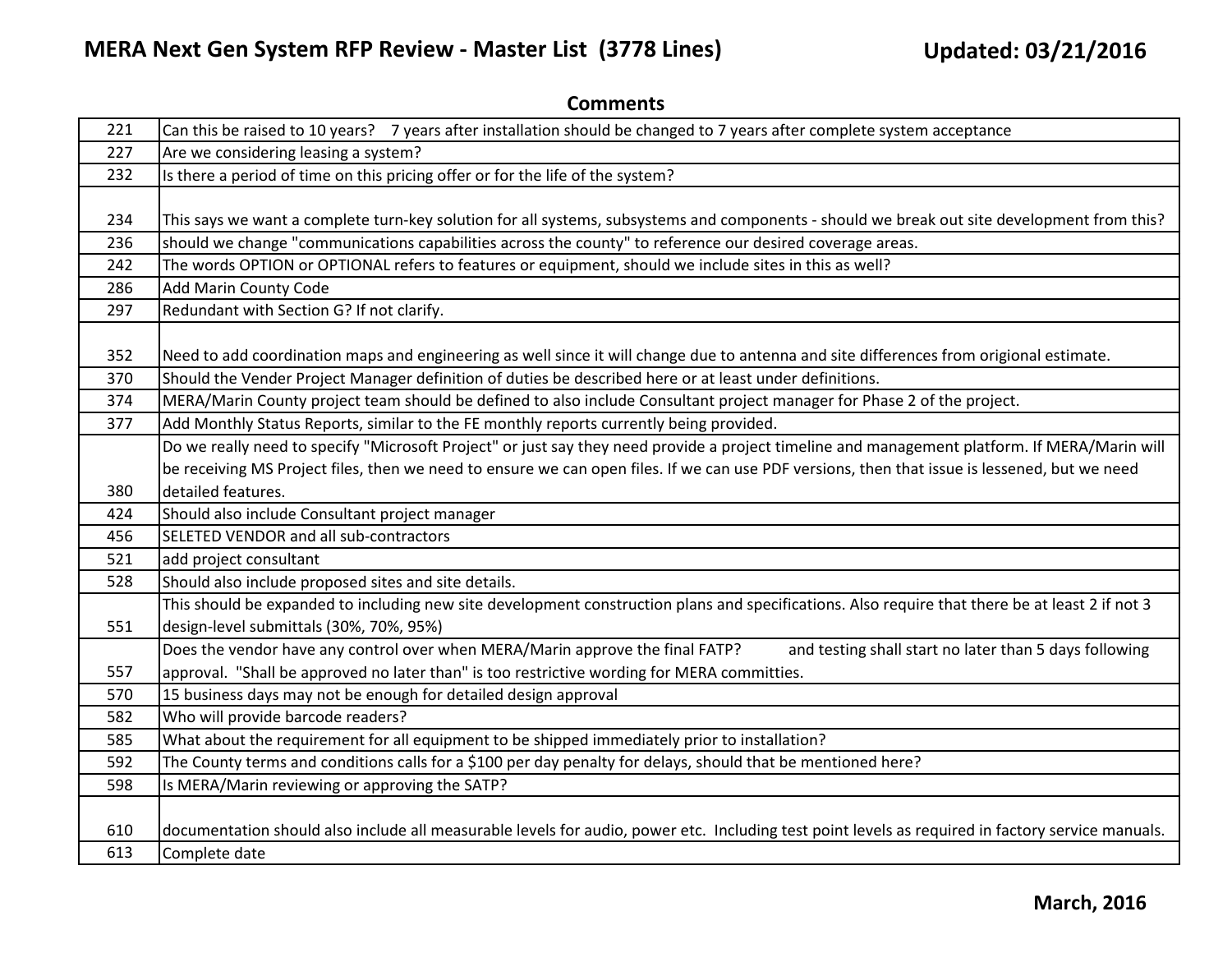| 620 | Complete RFP # not sure we will have/need a RFP # (?)                                                                                          |
|-----|------------------------------------------------------------------------------------------------------------------------------------------------|
| 621 | We need to start setting dates for the section and others.                                                                                     |
| 622 | Correct Communications Manager to Communications Division Manager                                                                              |
|     | MERA/Marin needs to review the RFP Schedule dates prior to MERA approval. should be consistent with current FE project schedule milestone      |
| 628 | Idates                                                                                                                                         |
| 630 | Complete Date and Time see line 628 comment                                                                                                    |
| 631 | Correct "will be held at the" to "will be held at"                                                                                             |
| 632 | Dates need to be set                                                                                                                           |
| 633 | What email address should be used for written correspondence? see line 628 comment<br>Complete Date and Time                                   |
| 634 | During the conference, replies should be addressed by FE and not MERA or County.                                                               |
| 636 | binding on MERA/Marin County                                                                                                                   |
| 638 | Complete RFP # not sure we will have/need a RFP # (?)                                                                                          |
| 640 | Correct Communications Manager to Communications Division Manager                                                                              |
|     | Afforded the opportunity OR Required to attend? Prefer required to attend.<br>again email address - Mera or FE or County. Dates need to be set |
| 646 |                                                                                                                                                |
| 648 | see line 628 comment                                                                                                                           |
|     | Should we have a proposed milestone payment schedule from each vendor as a basis for contract negotiations at award? We obviously want to      |
| 649 | weight this in our favor in later negotiations and hold back as much payment as we can through completion of work.                             |
| 672 | Is this optional or are we asking the vendor to provide VPI equipment upgrades or replacement.                                                 |
| 673 | Plus ability to monitor many other pieces of site equipment.                                                                                   |
| 677 | change to 'Site Development/Improvements (including utility infrastructure, site grading/stormwater management, access road, security          |
| 683 | Concerning RF coverage, perhaps change the word predictions to capability.                                                                     |
| 711 | Update and correct highlighted area. this is highlighted I think because of the X's but not sure - needs to be filled in.                      |
|     | Delete the words "/Marin County staff" Should just read "MERA"<br>MERA/Marin County staff will not be the only ones conducting                 |
| 742 | evaluations. This should read "panel" not "staff"                                                                                              |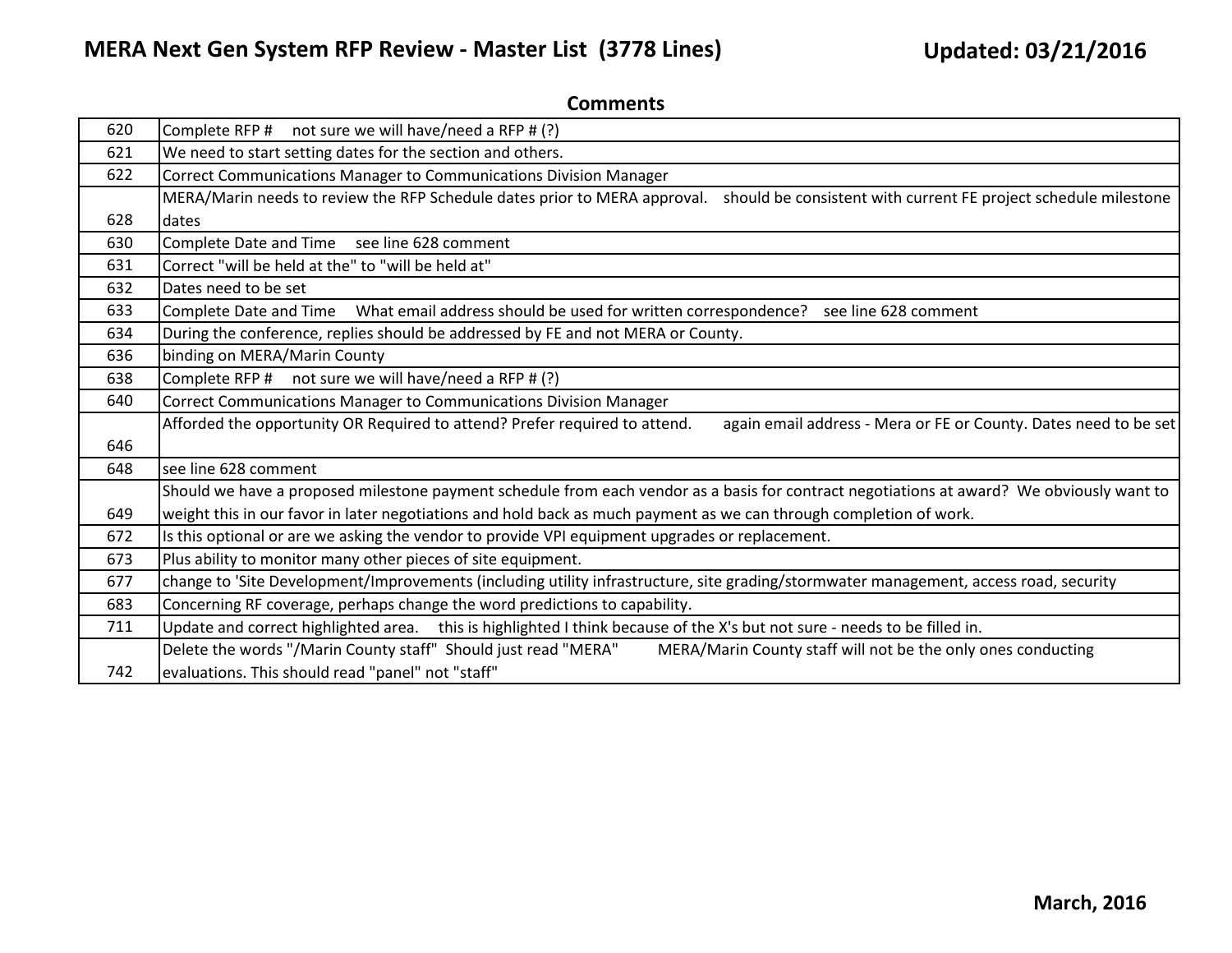| <b>Comments</b> |                                                                                                                                                                                                                                                                                                                                                                                                                                                                                                                                                                                                                                                                                                                                                                                                                                                                                                                                                                                                                                                                                    |
|-----------------|------------------------------------------------------------------------------------------------------------------------------------------------------------------------------------------------------------------------------------------------------------------------------------------------------------------------------------------------------------------------------------------------------------------------------------------------------------------------------------------------------------------------------------------------------------------------------------------------------------------------------------------------------------------------------------------------------------------------------------------------------------------------------------------------------------------------------------------------------------------------------------------------------------------------------------------------------------------------------------------------------------------------------------------------------------------------------------|
|                 | Should the proposer's handling of Optional items be a line item in here? I would suggest reducing price score by 5 to 20 points and add those five<br>points to Response to Scope of Work for a total of 55. Under Oral Presentation, change first line to: "At its sole discretion, the MERA Evaluation<br>Committee may require" Note - Scoring will be by a sub-committee of the MERA Next Gen Project Oversight Committee, although MERA and<br>Marin DPW staff will be involved in the process and offering comments.<br>Section "a" change P25 based to P25 Phase 2 based. Section "d"<br>change to P25 Phase 2. Section "d iii" add UPS and Battery Plant. Section "j" what MERA/Marin County fiber is this referring to? Section "I" Fire<br>station alerting and sirens. Oral presentatiions. On the equipment scoring (50 points) we should break this down. at least breakout the optional<br>items from the manditory and weight them differently at least seperately.<br>Response to Scope of Work section should be broken down into<br>subcategories with subscores |
| 750             |                                                                                                                                                                                                                                                                                                                                                                                                                                                                                                                                                                                                                                                                                                                                                                                                                                                                                                                                                                                                                                                                                    |
| 769             | Add MERA/Marin as follows: "best meets the needs of MERA/Marin County and"                                                                                                                                                                                                                                                                                                                                                                                                                                                                                                                                                                                                                                                                                                                                                                                                                                                                                                                                                                                                         |
| 774             | Change County to MERA/County                                                                                                                                                                                                                                                                                                                                                                                                                                                                                                                                                                                                                                                                                                                                                                                                                                                                                                                                                                                                                                                       |
| 785             | correct RESPONDENT to RESPONDENT(S)                                                                                                                                                                                                                                                                                                                                                                                                                                                                                                                                                                                                                                                                                                                                                                                                                                                                                                                                                                                                                                                |
| 794             | Are we replacing ALL dispatch consoles or only those that can't be used on the new system?                                                                                                                                                                                                                                                                                                                                                                                                                                                                                                                                                                                                                                                                                                                                                                                                                                                                                                                                                                                         |
| 804             | Add hospital Emergency Departments for potential DAS or BDA deployments                                                                                                                                                                                                                                                                                                                                                                                                                                                                                                                                                                                                                                                                                                                                                                                                                                                                                                                                                                                                            |
| 805             | Same comment as before, why limit the DASs and BDAs to Larkspur and the jail? Larkspur?<br>Marin County Jail and Cal-Park Tunnel                                                                                                                                                                                                                                                                                                                                                                                                                                                                                                                                                                                                                                                                                                                                                                                                                                                                                                                                                   |
| 806             | See coverrage needs not just throughout the County                                                                                                                                                                                                                                                                                                                                                                                                                                                                                                                                                                                                                                                                                                                                                                                                                                                                                                                                                                                                                                 |
| 822             | If we are mentioning ISSI, and Smart phones in this section should be then also mention FSA, Knox and Volunteer Fire Paging?                                                                                                                                                                                                                                                                                                                                                                                                                                                                                                                                                                                                                                                                                                                                                                                                                                                                                                                                                       |
| 843             | RESPONDENT shall describe the reduction in GOS should Phase 1 radios use the system.                                                                                                                                                                                                                                                                                                                                                                                                                                                                                                                                                                                                                                                                                                                                                                                                                                                                                                                                                                                               |
| 870             | Loss of a single channel due to interference signals or hardware should not cause the system to go into failure mode.                                                                                                                                                                                                                                                                                                                                                                                                                                                                                                                                                                                                                                                                                                                                                                                                                                                                                                                                                              |
| 872             | Loss of a single control channel will not put system into fallback. Only loss of all control channels should put system into fallback.                                                                                                                                                                                                                                                                                                                                                                                                                                                                                                                                                                                                                                                                                                                                                                                                                                                                                                                                             |
| 873             | Loss of a single site controller should not put system into fallback.                                                                                                                                                                                                                                                                                                                                                                                                                                                                                                                                                                                                                                                                                                                                                                                                                                                                                                                                                                                                              |
| 874             | Loss of a single router or switch shall not put system into fallback.                                                                                                                                                                                                                                                                                                                                                                                                                                                                                                                                                                                                                                                                                                                                                                                                                                                                                                                                                                                                              |
| 876             | Loss of a single system controller should not put system into fallback.                                                                                                                                                                                                                                                                                                                                                                                                                                                                                                                                                                                                                                                                                                                                                                                                                                                                                                                                                                                                            |
| 877             | Loss of a single site connectivity should not put system into fallback.                                                                                                                                                                                                                                                                                                                                                                                                                                                                                                                                                                                                                                                                                                                                                                                                                                                                                                                                                                                                            |
| 878             | Loss of a single data storage media should not put system into fallback.                                                                                                                                                                                                                                                                                                                                                                                                                                                                                                                                                                                                                                                                                                                                                                                                                                                                                                                                                                                                           |
| 885             | Delete "Where possible"                                                                                                                                                                                                                                                                                                                                                                                                                                                                                                                                                                                                                                                                                                                                                                                                                                                                                                                                                                                                                                                            |
| 903             | This equipment should be included in proposal                                                                                                                                                                                                                                                                                                                                                                                                                                                                                                                                                                                                                                                                                                                                                                                                                                                                                                                                                                                                                                      |
| 919             | Multi-cell usage could easily be as much as 85 to 95% in Marin County!!!!                                                                                                                                                                                                                                                                                                                                                                                                                                                                                                                                                                                                                                                                                                                                                                                                                                                                                                                                                                                                          |
| 934             | Change County to MERA/Marin County                                                                                                                                                                                                                                                                                                                                                                                                                                                                                                                                                                                                                                                                                                                                                                                                                                                                                                                                                                                                                                                 |
| 948             | change to 'and California Environmental Quality Act (CEQA) review and documentation requirements (such as Environmental Impact Report if                                                                                                                                                                                                                                                                                                                                                                                                                                                                                                                                                                                                                                                                                                                                                                                                                                                                                                                                           |
| 954             | Must verify not only tower space but space in building                                                                                                                                                                                                                                                                                                                                                                                                                                                                                                                                                                                                                                                                                                                                                                                                                                                                                                                                                                                                                             |
| 960             | Does this include at leased sites?                                                                                                                                                                                                                                                                                                                                                                                                                                                                                                                                                                                                                                                                                                                                                                                                                                                                                                                                                                                                                                                 |
| 972             | This implies that they will not be on the hook for upgrade but will give costs to MERA to foot the bill outside of the project.                                                                                                                                                                                                                                                                                                                                                                                                                                                                                                                                                                                                                                                                                                                                                                                                                                                                                                                                                    |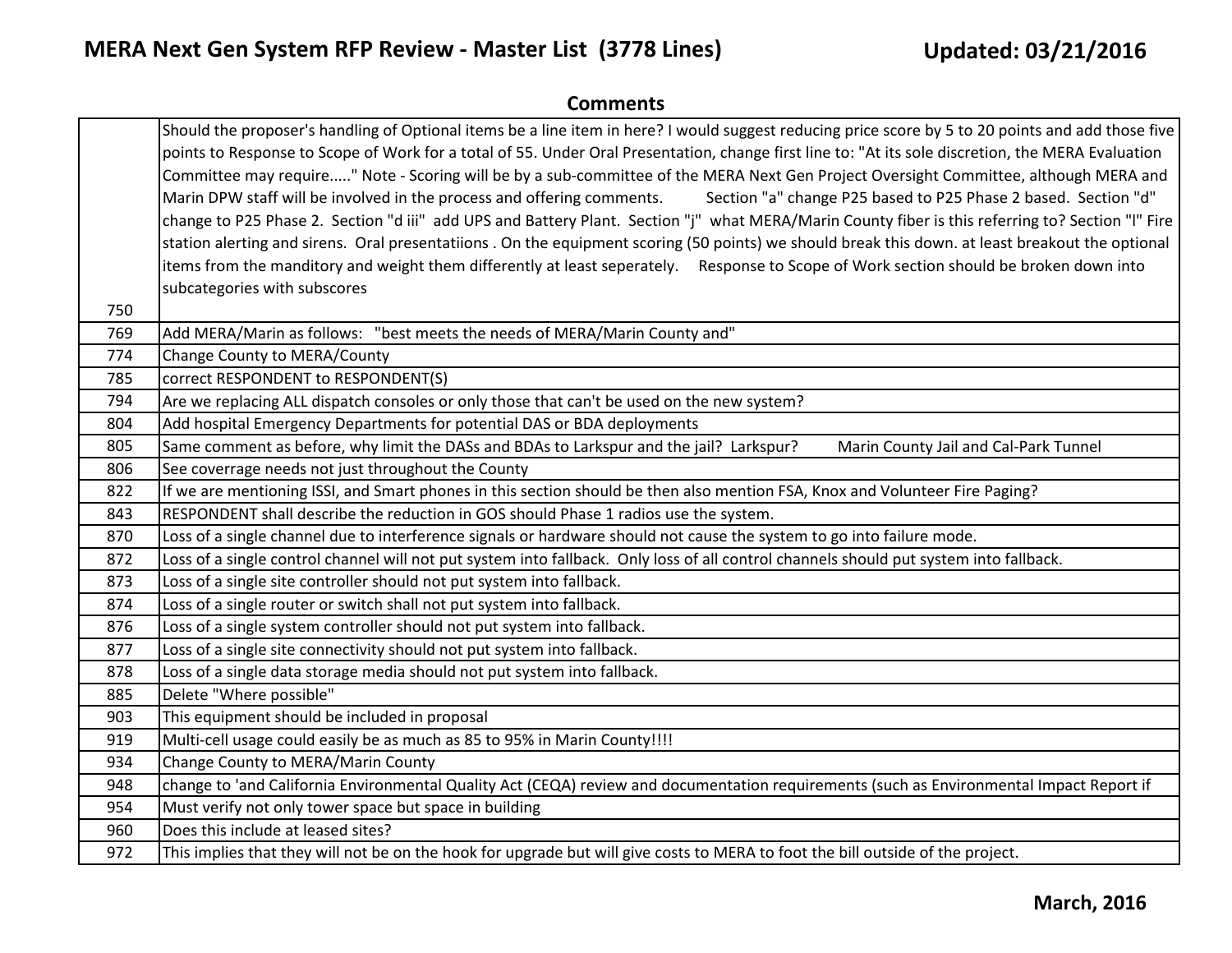| 980  | cost should be included in proposal                                                                                                               |
|------|---------------------------------------------------------------------------------------------------------------------------------------------------|
| 990  | Can we actually make them responsible for resolving any issues related to site permitting or zoning?                                              |
| 1016 | is the website correct?                                                                                                                           |
|      | Still referring to County-wide coverage.<br>Is this accurate? 97% reliability within geographic boundaries? Or should it be within coverage       |
| 1045 | area????                                                                                                                                          |
| 1046 | We should include a Phase 2 ber OF 2.5% not just DAQ which is subjective.                                                                         |
| 1066 | Phase 2 BER of 2.5%                                                                                                                               |
| 1072 | Marin County Jail and Cal-Park Tunnel BDA's.<br>Larkspur?                                                                                         |
| 1073 | Site walks available or required?<br>When and where will pre-approval take place? We need to set this date also!                                  |
| 1099 | DAQ 3.4 and BER of 2.5% Phase 2                                                                                                                   |
| 1141 | Remove or other site as directed by MERA/County                                                                                                   |
| 1146 | Correct MERA/County to MERA/Marin County<br>change may be to is                                                                                   |
| 1148 | Support the P25 and other functional requirements as referred to in this RFP                                                                      |
| 1155 | Remove the "primary" control equipment.                                                                                                           |
| 1171 | add BER Phase 2 of 2.5%                                                                                                                           |
| 1183 | We do not have locations for secondary voting sites.                                                                                              |
| 1215 | Vendor needs to provide not just consider additional filters if required!!!                                                                       |
| 1222 | including towers?                                                                                                                                 |
| 1223 | Should towers be included in this section (including temporary towers needed during transition period)?                                           |
| 1237 | Here we use "gateways", pg 10 we use "Interoperability with Legacy and adjacent systems" shouldn't we be consistant                               |
| 1244 | Provide an extra 20% gateway ports at all sites.                                                                                                  |
| 1249 | Remove Project 25                                                                                                                                 |
| 1264 | Only provide UPS where needed.                                                                                                                    |
| 1289 | Earlier in RFP we asked for 8 hours runtime                                                                                                       |
|      | Number of potential dispatch control stations increased by at least 10 to account for growth - NPD would like install one additional console, San |
| 1349 | Rafael Police are considering 4 additonal consoles. Include pricing for these additional consoles.                                                |
| 1351 | Only IP based consoles are to be used. Change to "existing IP based Console equipment, when applicable."                                          |
| 1356 | Lock-in pricing for potential new dispatch consoles with a guaranteed pricing period for future console purchases                                 |
|      | Number of potential dispatch control stations increased by at least 10 to account for growth - NPD would like install one additional console as   |
| 1358 | does San Rafael PD, with the ability to add additional consoles later.                                                                            |
|      |                                                                                                                                                   |
| 1359 | Radio consoles to use COTS technology inlcuding CPUs, monitors, speakers, hard drives, video and sound cards, RAM etc. where applicable           |
| 1363 | Ergonomic should include ability to change colors for individual resources for visual ease of use                                                 |
|      |                                                                                                                                                   |

**Comments**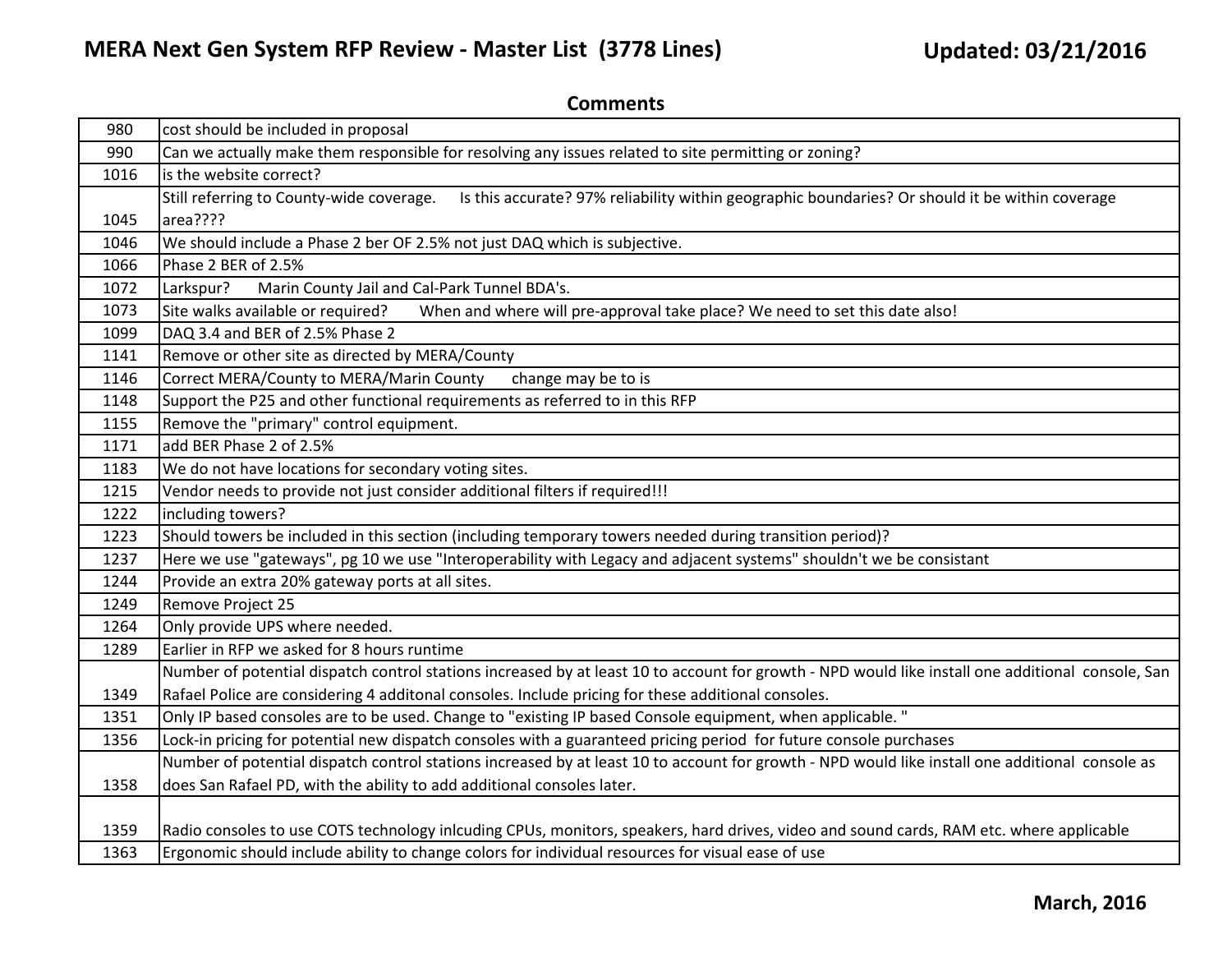| 1371 | Require speed perfomance values for boot time, software loading, and new configuration updates - current consoles slow to load configs        |
|------|-----------------------------------------------------------------------------------------------------------------------------------------------|
|      | Each dispatch center shall have access to database so they can control their own alias management. No other functionality shall be allowed at |
| 1378 | these terminals.                                                                                                                              |
|      | Should also indicate if encryption is capable for each talkgroup, unless all talkgroups will be encryption capable, which we may not want.    |
| 1383 |                                                                                                                                               |
| 1385 | display alias and ID                                                                                                                          |
| 1389 | Integration to E911 for what purposes? Radio/phone interconnect, IRR, IRR over air playback, single integrated workstation?                   |
|      | What does that mean? MERA does not directly support the CAD systems, but if there is to be an interface, it should be to both InterGraph and  |
|      | What type of CAD integration are we asking for? Is the cost for intergration into their new system a<br>SunRidge to support all MERA users.   |
| 1397 | MERA cost or each agency whom uses it, or a shared cost?                                                                                      |
| 1401 | think we need to specifiy type integration, i.e. push-to-talk device IDs, fire station alerting, radio emergency button, etc.                 |
| 1418 | Delete trunked system with radio ID's"                                                                                                        |
| 1427 | Will these private calls affect system load? We intentionally avoided private calls on the current system.                                    |
| 1434 | Minimum of 3 patches per position                                                                                                             |
| 1436 | Multi-select also only requires a single resource?                                                                                            |
| 1447 | IP control should also be aqvailable.                                                                                                         |
| 1452 | up to 16 channels per resource, not 16 resources.                                                                                             |
| 1463 | Add this language to 1432                                                                                                                     |
| 1466 | County does not have a "paging system". Two-tone paging is generated by consoles.                                                             |
| 1467 | needs to generated not just support paging. This will depend on paging solution provided in RFP.                                              |
| 1475 | This is essentially a "permanent patch" and its functionality will be required in the new system                                              |
| 1477 | delete alias database program.                                                                                                                |
| 1483 | Demarc or interface to station PA system for selected radio talk group                                                                        |
| 1489 | Keyboards and mice at EOF are remoted with PC's in backroom.                                                                                  |
| 1493 | Gooseneck microphones need to be optional.                                                                                                    |
| 1503 | per operator position                                                                                                                         |
|      |                                                                                                                                               |
| 1513 | Radio consoles to use COTS technology inlcuding CPUs, monitors, speakers, hard drives, video and sound cards, RAM etc. where applicable       |
| 1517 | Vendor should identify a path for patches, service pack installs, and version upgrades to the operating system on PCs                         |
|      |                                                                                                                                               |
| 1519 | MERA should specifiy spare hard drives with images of all requried OS and software - solid state drives die and are unrecoverable             |
| 1537 | Backup control stations should be full function remotes.                                                                                      |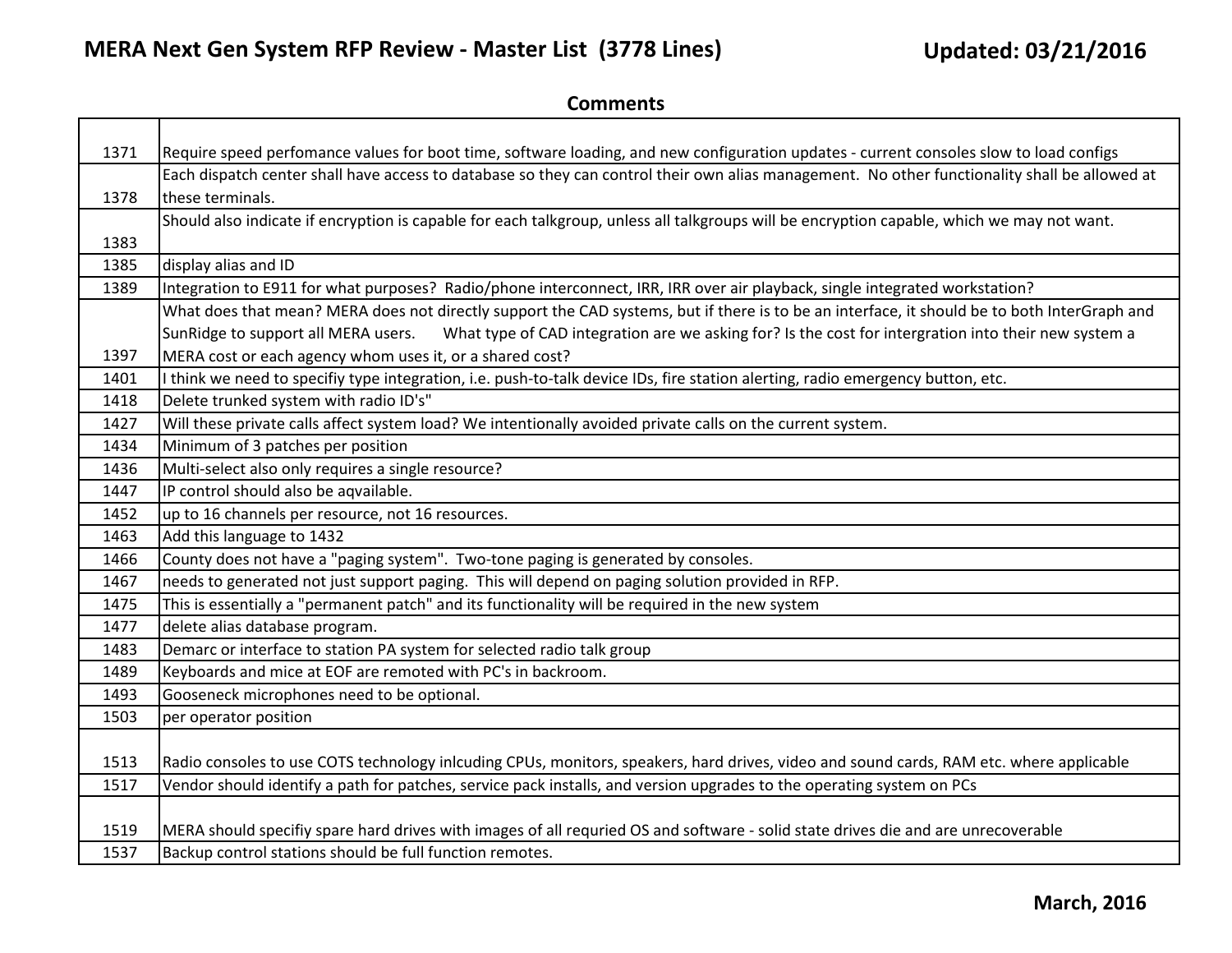|      | Individual agencies including Novato PD record local talk groups via analog feed demarc or interface provide to those dispatch centers. Does this  |
|------|----------------------------------------------------------------------------------------------------------------------------------------------------|
| 1538 | requirement include the Vendor responsibility to provide feeds for the local agency voice loggers?                                                 |
| 1544 | Existing VPI is located at EOF                                                                                                                     |
| 1553 | NMS and NMT will integrate with County's Microsoft Active Directory infrastructure                                                                 |
|      | Vendor will install and integrate the following into already-existing County systems:<br>* Network Configuration Manager system<br>* Network       |
| 1555 | Monitoring Manager system * SysLog Manager * Wireshark P25 extension/filter                                                                        |
| 1561 | NMS and NMT will integrate with County network infrastructure                                                                                      |
| 1563 | Proposed system will permit remote access through County network DMZ                                                                               |
| 1565 | Proposed system will include regular and periodic automatic software updates and upgrades                                                          |
| 1566 | Proposed system, updates and upgrades will be compatible with County-standard server & PC software & operating systems.                            |
| 1567 | Updates should be free; upgrades can incur costs.                                                                                                  |
| 1579 | email and existing pager interface                                                                                                                 |
| 1592 | Terminals are to be provided at each dispatch center for independent alias management                                                              |
|      | While I am curious about the interface to smart phones for voice, we are not building a data system and those referneces should be deleted.        |
| 1645 |                                                                                                                                                    |
| 1647 | This should be for voice only                                                                                                                      |
|      | Following this section, should there be another on GPS as an option? GPS will require GPS capability in the field, as well as processing that data |
|      | into interfaces with the two CAD systems (InterGraph and SunRidge) by the vendor, if this option were to be selected, so this becomes a            |
| 1676 | hardware and backbone issue as well as potential impacts on data flow.                                                                             |
| 1678 | existing IP digital                                                                                                                                |
| 1688 | Correct County to MERA/Marin County                                                                                                                |
| 1726 | <b>MERA/Marin County</b>                                                                                                                           |
|      |                                                                                                                                                    |
|      | Number of potential dispatch control stations increased by at least 10 to account for growth - NPD would like install one additional console. San  |
| 1782 | Rafael Police also looking at one additional console now, with the potential to add additional consoles later.                                     |
| 1794 | Is simplex operation available along with talk around? What are the limitations per band.                                                          |
| 1798 | all radios shall be field tuned/aligned with automated test equipment approved by MERA/Marin County                                                |
| 1800 | List must be provided to MERA/County of all radios!!!                                                                                              |
|      | Currently, the radios the fire departments are using are submersible to one meter. I don't see any language asking for a similar option. MCFD      |
| 1829 | would like to continue with that option.                                                                                                           |
| 1837 | 14 character display is desired                                                                                                                    |
|      | As an additional Option, each radio model capable of GPS tracking shall have the feature quoted and costed, including interface costs to both      |
| 1848 | CAD systems (InterGraph and Sun Ridge)                                                                                                             |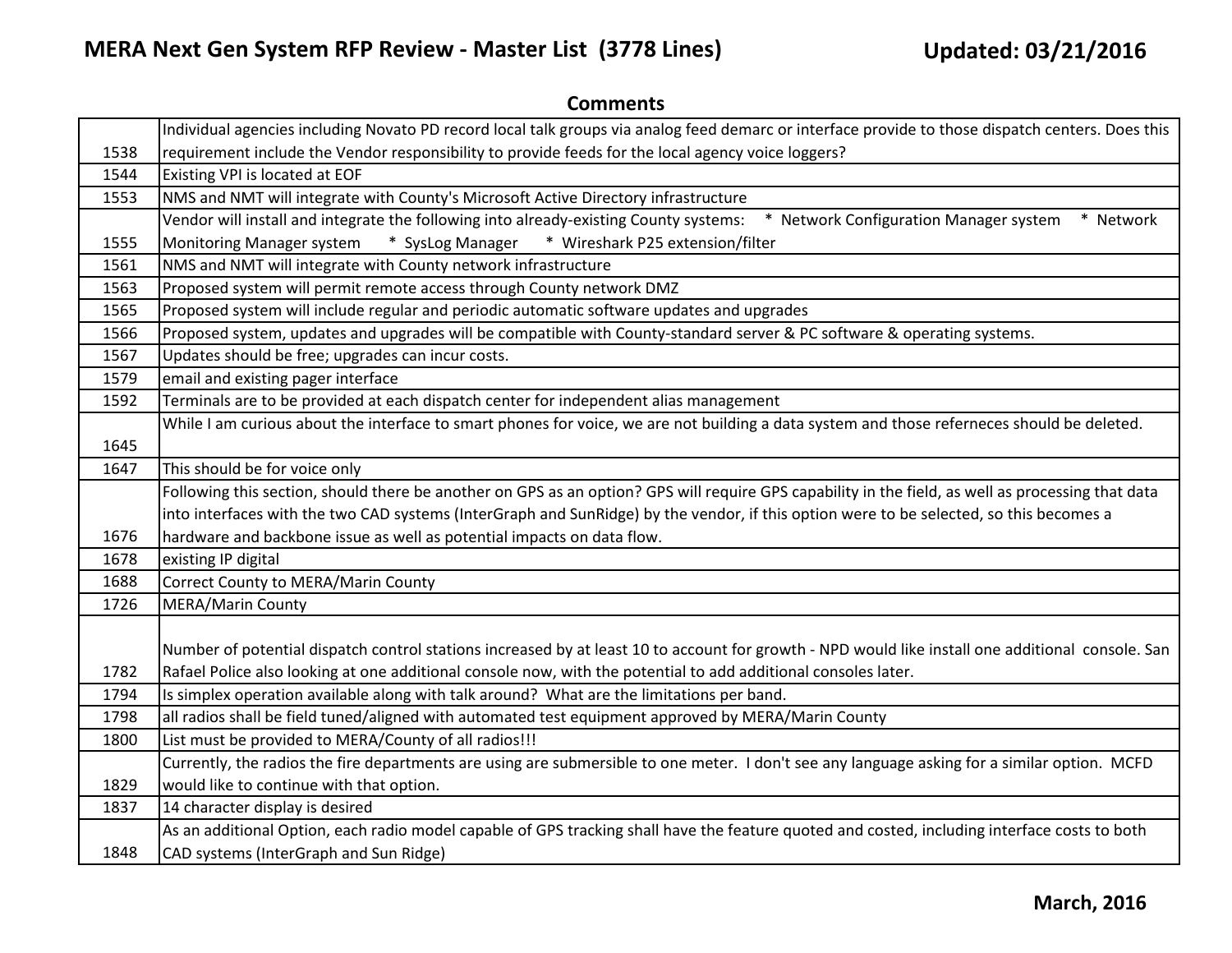| 1914 | Price for headset interfacing shall be provided. Not just hardware.                                                                              |
|------|--------------------------------------------------------------------------------------------------------------------------------------------------|
|      | Number of potential dispatch control stations increased by at least 10 to account for growth - NPD would like install one additional console, as |
| 1959 | would San Rafael PD, with the potential to add more later.                                                                                       |
| 1967 | What are the distance limitations?                                                                                                               |
| 1972 | Add separate radio/telephone 6-wire headset jacks for control station - at least price as an option                                              |
| 1999 | Include Sirens with fire station alerting                                                                                                        |
| 2006 | Simplex UHF operation by carrier timing.                                                                                                         |
|      | Remove: Fire Station Alerting - The details we would like to add pertain only to the Volunteer Paging<br>Fire station and siren alerting         |
| 2009 | System                                                                                                                                           |
|      | Add after "today". Functions shall include but are not limited to: 1. Alert Tone and Voice Paging (Paging utilizing cellular signal is           |
|      | 2. Continuous monitoring of dispatch talk group<br>3. System shall be able to send signal to a belt worn, analog,<br>unacceptable)               |
|      | 4. All equipment proposed shall be at the beginning of the products lifecycle and be fully supported and available<br>receive only pager.        |
| 2010 | for a minimum of 7 years after installation.                                                                                                     |
| 2014 | remove '(OPTIONAL)'                                                                                                                              |
|      | Isn't some of the "site work" being handled under a separate RFP? not sure what the intent is here, but site work should be more specifically    |
| 2054 | defined so as not to include construction of site improvements, which will be bid separately                                                     |
| 2057 | Isn't this being handled under a separate RFP?                                                                                                   |
| 2059 | Coordinate with MERA also on utilities                                                                                                           |
| 2068 | Isn't this being handled under a separate RFP? this seems a bit too specific for an RFP. Vendor is to develop specifications (                   |
| 2069 | MERA/County project engineer or consultant project manager                                                                                       |
| 2073 | Isn't this being handled under a separate RFP?                                                                                                   |
| 2079 | Include modifications to existing towers?                                                                                                        |
| 2094 | Need to reference 120 MPH wind and conditions at this latitude and longitude                                                                     |
| 2162 | Isn't this being handled under a separate RFP?                                                                                                   |
| 2196 | Isn't this being handled under a separate RFP?                                                                                                   |
| 2266 | Minimum of 10 extra breakers to be provided at each location.                                                                                    |
| 2371 | Can't we re-use some of the existing generators?                                                                                                 |
| 2432 | no natural gas is allowed!!!                                                                                                                     |
| 2506 | EPA emission standards for Marin county                                                                                                          |
| 2573 | Can't we re-use some of the existing tanks?                                                                                                      |
| 2577 | In the past, 500 gallon tanks were used due to distance requirements from building for 1,000 gallon tanks.                                       |
| 2578 | Does this meet code for 1000 gallon tanks?                                                                                                       |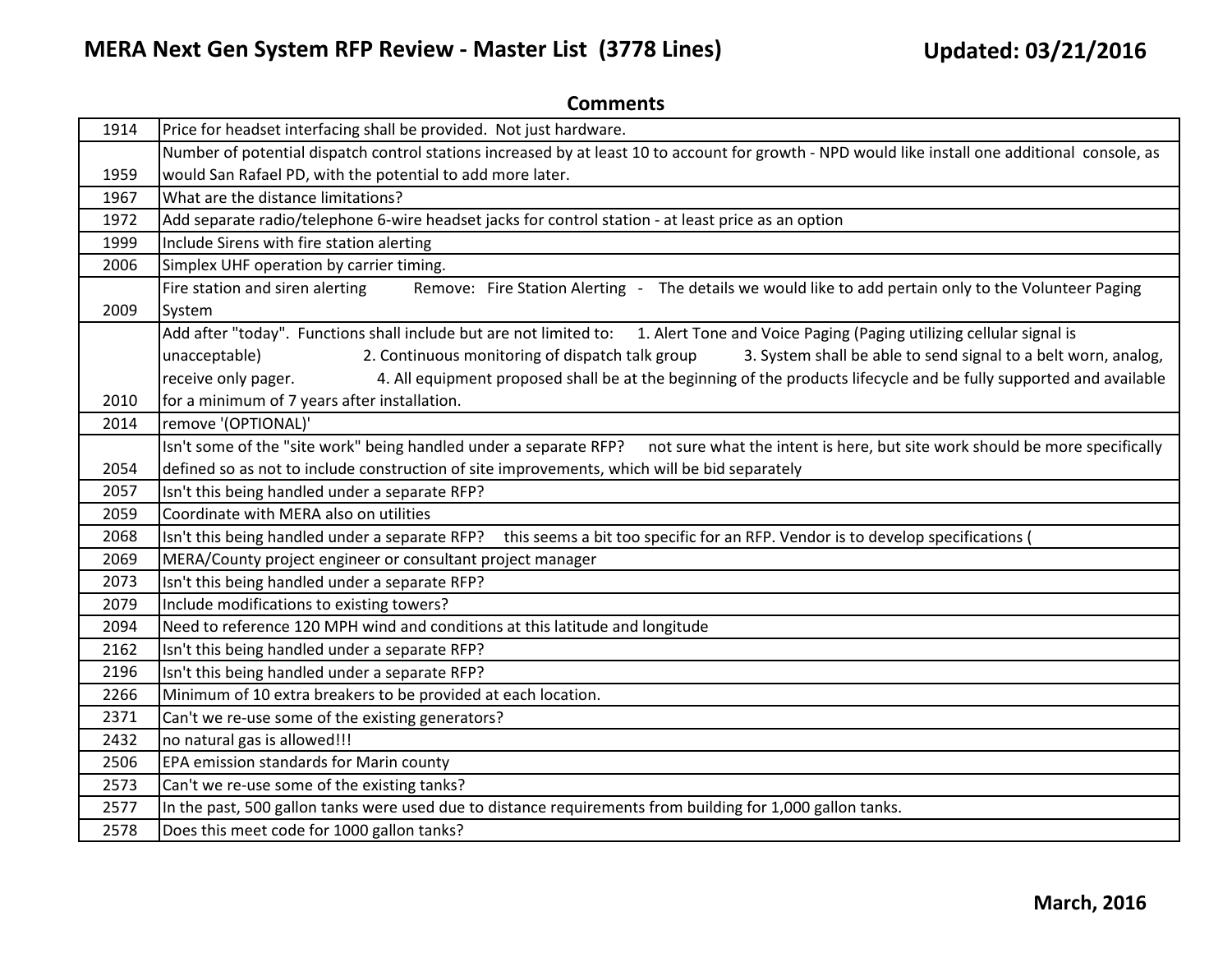|      | <b>Comments</b>                                                                                                                                       |
|------|-------------------------------------------------------------------------------------------------------------------------------------------------------|
|      | Isn't this site work being handled under a separate RFP?<br>Vendor is not performing site construction work, but is preparing plans and               |
|      | specifications for this work that MERA/County will bid separately per Public Contract Code (Design-Bid-Build method). Accordingly, all references     |
|      | to vendor performing these tasks need to be amended to indicate that contractor will actually be performing the site construction work.               |
| 2692 |                                                                                                                                                       |
| 2702 | add 'and permanent' after 'Temporary'                                                                                                                 |
| 2703 | add new line '10. New utility connections'                                                                                                            |
| 2704 | replace with reference to National Pollutant Diuscharge Elimination System (NPDES) Phase II requirements                                              |
| 2771 | delete 'and minimal', add 'control (in accordance with NPDES Phase II permit requirements where applicable)' after 'erosion'                          |
| 2772 | Is fencing a responsibility of the system vendor or the separate RFP for construction?                                                                |
| 2841 | All training is train the trainer except Technical training                                                                                           |
|      | Why list two specific locations now for the training. I suggest stating that the training locations will be selected by MERA/Marin County. This       |
|      | leaves it open for us to pick different locations that may be better than the locations listed.<br>Technician Training only would be held at the      |
| 2855 | <b>Communications Division</b>                                                                                                                        |
|      | For Dispatch and Field personnel, vendor should assist in training trainers, rather than end users. This will also likely reduce vendor costs in this |
| 2860 | area.                                                                                                                                                 |
| 2863 | Vendor should provide DRAFT training materials to MERA/Marin County for customization prior to duplication.                                           |
| 2869 | Training material should be provided in editable soft copy form that can be tailored to actual operational needs by MERA                              |
| 2874 | Operator training should be training the trainer as well. Operator training should ONLY be train the trainer.                                         |
| 2884 | Structured as Train the Trainer                                                                                                                       |
| 2885 | <b>Structured as Train the Trainer</b>                                                                                                                |
|      | Fleet mapping should be part of a larger operational discussion as well with input from public safety users.<br>System backups, NMS                   |
| 2905 | programming, alerting and alarm system adding new units                                                                                               |
| 2913 | The Vendor should also provide monthy update reports similar to the current FE monthly reports.                                                       |
| 2919 | and with minimal impact on current space constraints at the dispatch centers and existing facilites.                                                  |
| 2944 | Scan groups, paging, private call, Mutual aid operation, Hospital paging, etc.                                                                        |
|      | Maybe semantics, but the talkgroup templates should be developed by MERA/Marin County and provided to the Vendor as should any radio                  |
| 2945 | alias scheme.                                                                                                                                         |
| 2954 | Fleet mapping should be part of a larger operational discussion as well with input from public safety users                                           |
| 3000 | recently factory trained on the equipment they will be installing                                                                                     |
| 3046 | Do we need to define what failures will initate a restart of the testing period clock?                                                                |
| 3095 | Isn't this what we need?                                                                                                                              |
| 3105 | Phase 2                                                                                                                                               |
| 3111 | Not just Marin County service area                                                                                                                    |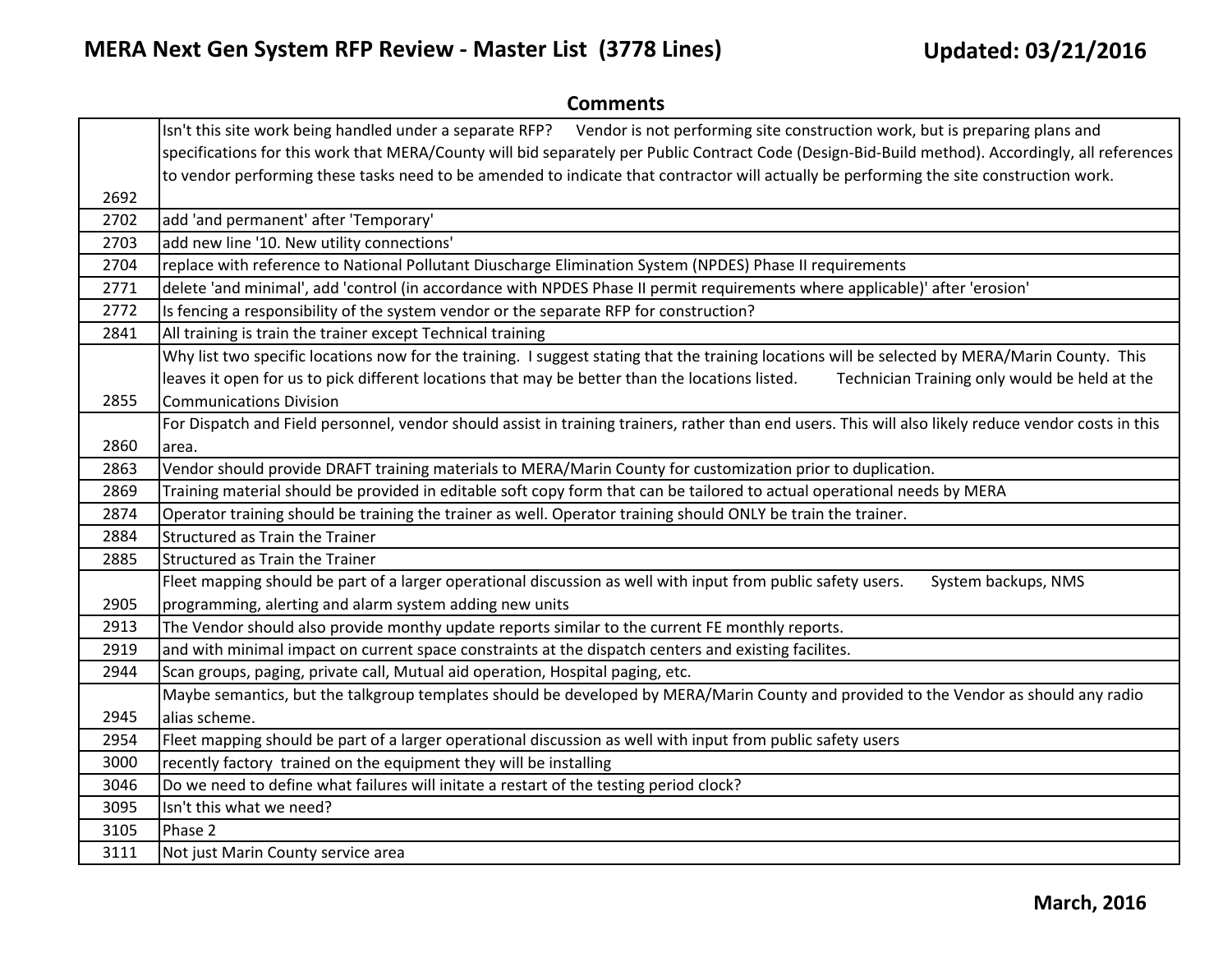| 3225  | correct Vender to Vendor                                                                                                                           |
|-------|----------------------------------------------------------------------------------------------------------------------------------------------------|
| 3231  | correct Vender to Vendor                                                                                                                           |
| 3233  | Weekly at most, we want to be notified of every service request!!                                                                                  |
| 3311  | understand that replacement hardware can't be available for the life of the system, but how did we come up with 7 years?                           |
| 3322  | Is this where we request service monitors, data test sets, network analyzers, phasing test equipment, etc.                                         |
| 3411  | Add MERA as an additional insured party in additon to the County of Marin                                                                          |
| 3485  | Isn't this a duplication of line# 3554?                                                                                                            |
|       | This section references Purchase Order. It appears FE used County's standard Requirements for Contractors dcoument as template. This is            |
| 3604  | usually used where the PO is the contract. In this case, we will have a contract.                                                                  |
|       | Assumption that these costs do not list accessories and options? If they do, are all vendors pricing the same options that we may or may not       |
| 3714  | choose?                                                                                                                                            |
|       | Should OPTIONAL items be listed seperately or at least clearly identified and not included in total costs? Add GPS tracking or portables with      |
|       | interfaces to both CAD systems. If this should be on line 3733, then there are some optional items here that should be removed as they are on      |
| 3717  | line 3733 as well.                                                                                                                                 |
|       | Same as a previous comment, MCFD would like to see a one meter submersible option. Is GPS only available on the dual band? The bulk of the         |
| 3735  | radios that would be tracked are mid-tier.                                                                                                         |
| 3740  | Post warranty cost years 4-15 or just year 4?                                                                                                      |
|       | Just some nomenclature things - "Aircraft/SAR Emergency" should read "Air Guard" and there should be a VFIRE 21. Perhaps that was the intent       |
|       | for "OES Fire", but there is such a channel. This tables are confusing with Mt Barnabe listed twice on the top descriptions and only being able to |
|       | see channels at more than one location by scolling the entire list rather than showing, for instance, Sheriff Primary at Mt. Barnabe (2nd listing) |
|       | (pg 194) and at Sonoma Mountain (pg 196). Shouldn't both installations be listed on a singe line? What is "Second Deck"?                           |
| 3748  |                                                                                                                                                    |
|       | Is there a difference between Barnabe and Mt. Barnabe as they are listed seperately. Is there a difference between Sonoma and Sonoma Mt.?          |
| 3750  |                                                                                                                                                    |
|       | <b>General Comments:</b>                                                                                                                           |
| Other | I didn't read the respondents and their contractors need to be DIR registrants?                                                                    |
|       | The Redwood Landfill site was shown to provide inadequate coverage along the HWY 101 corridor and San Antonio Rd in Northern Novato. The           |
|       | proposed Corda site demonstrated better coverage over a much larger geographic area. Should the Redwood Landfill site be removed from              |
| Other | consideration?                                                                                                                                     |
|       | Can you identify where and how we have described the language to drive the initial proposal design past where they normally would be? This         |
|       | should be identified when we provide this to the Governing Board for approval. This was a specific desire of MERA to reduce changes and price      |
| Other | fluxuations later in the process.                                                                                                                  |